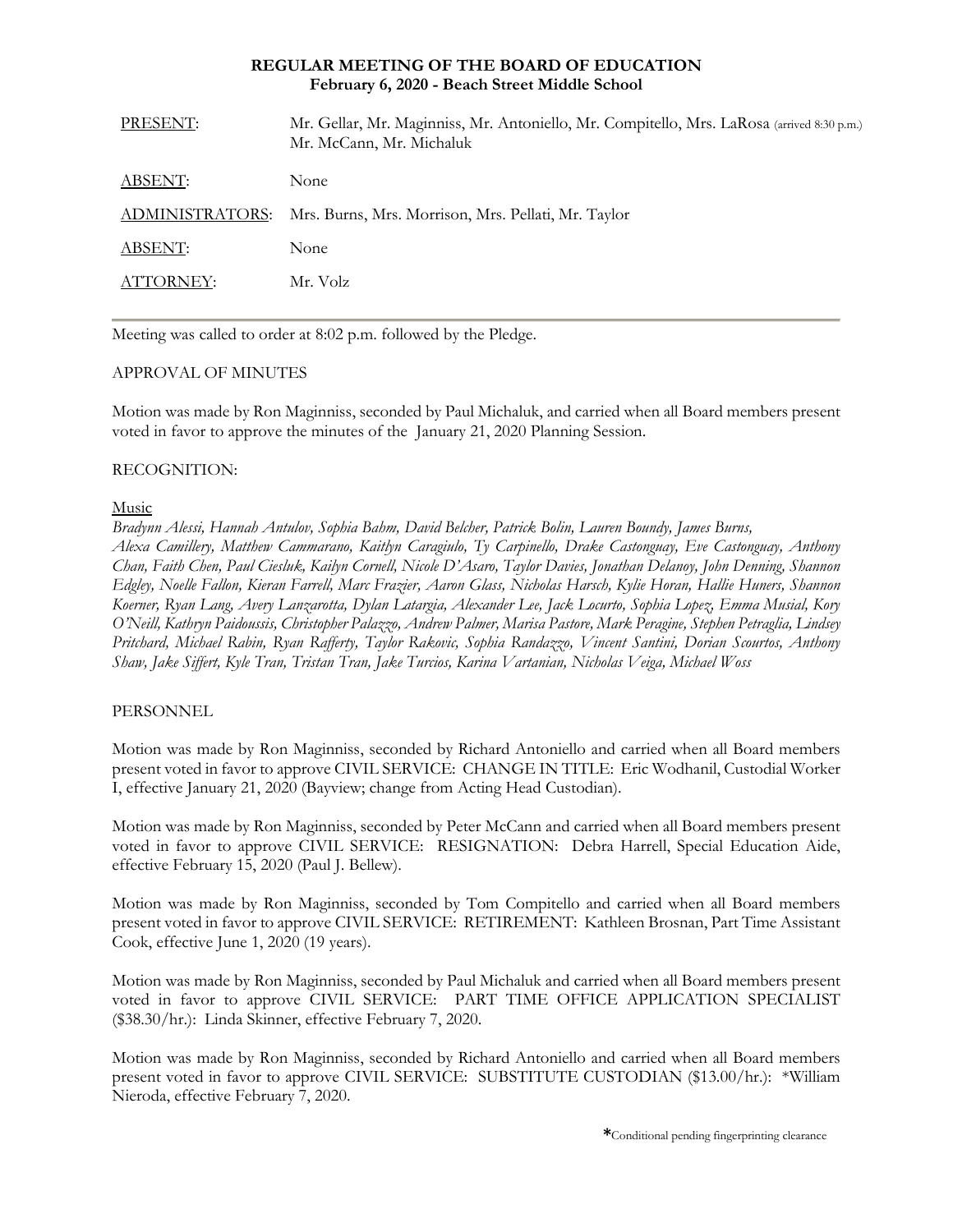Motion was made by Ron Maginniss, seconded by Richard Antoniello and carried when all Board members present voted in favor to approve CIVIL SERVICE: PROBATIONARY APPOINTMENT: Angelica Ruden, School Nurse, effective February 24, 2020 (Paul J. Bellew; Step 1; replacing R. Giudice {resigned}).

Motion was made by Ron Maginniss, seconded by Paul Michaluk and carried when all Board members present voted in favor to approve OTHER: ADULT EDUCATION INSTRUCTOR SPRING 2020: Jennifer Friaglia (Zumba) \$35/hr.

Motion was made by Ron Maginniss, seconded by Paul Michaluk and carried when all Board members present voted in favor to approve OTHER: PERMANENT SUBSTITUTE TEACHER (\$130 per diem): Danielle Gick, effective February 10, 2020.

## CURRICULUM UPDATE

Mrs. Morrison asked for a motion for the approval of the following New Course Proposals {including curriculum writing}:

Culinary Arts II {FACS} Teen Health and Wellness {Health} Freshman Orchestra {Music} Virtual Enterprise {Business}

Motion was made by Ron Maginniss, seconded by Richard Antoniello and carried when all Board members present voted in favor to approve.

Mrs. Morrison asked for a motion for the approval of the following Course Replacement:

Italian 5AP with Italian 5 {World Languages}

Motion was made by Ron Maginniss, seconded by Paul Michaluk and carried when all Board members present voted in favor to approve.

Music Technology *to* Music Technology & Innovation Mrs. Morrison asked for a motion for the approval of the following Course Title Change:

Music Technology *to* Music Technology & Innovation {Music}

Motion was made by Ron Maginniss, seconded by Tom Compitello and carried when all Board members present voted in favor to approve.

Mrs. Morrison informed the audience that this week is National School Counseling Week and is celebrated nationwide to highlight the profound impact school counselors have on student success and achievement.

The first annual Elementary Math Parent Academy took place on 1/22/2020 at Paul J. Bellew. The event was planned by Mr. Grover, Director of Math, Business Education, and Family & Consumer Sciences. Math coaches, teachers and students from each building participated in the event.

Geography Club students at Paul J. Bellew participated in the Geography Bee on 1/22/2020 and Kevin Halloran won for the second year in a row. Mrs. Morrison congratulated Kevin and thanked Ms. McCarthy and Ms. Connico for facilitating the Bee.

Ninth Grade Orientation took place on 1/27/2020 for the Class of 2024. Current high school students shared their experiences and members of the administrative team spoke about transitioning to the high school.

On 1/28/2020, 155 high school students were inducted into the National Honor Society. Under the guidance of Ms. Crimi and Ms. Barone, the current student leaders did an impressive job of facilitating the ceremony and emphasizing the importance of scholarship, service, leadership and character to the new inductees.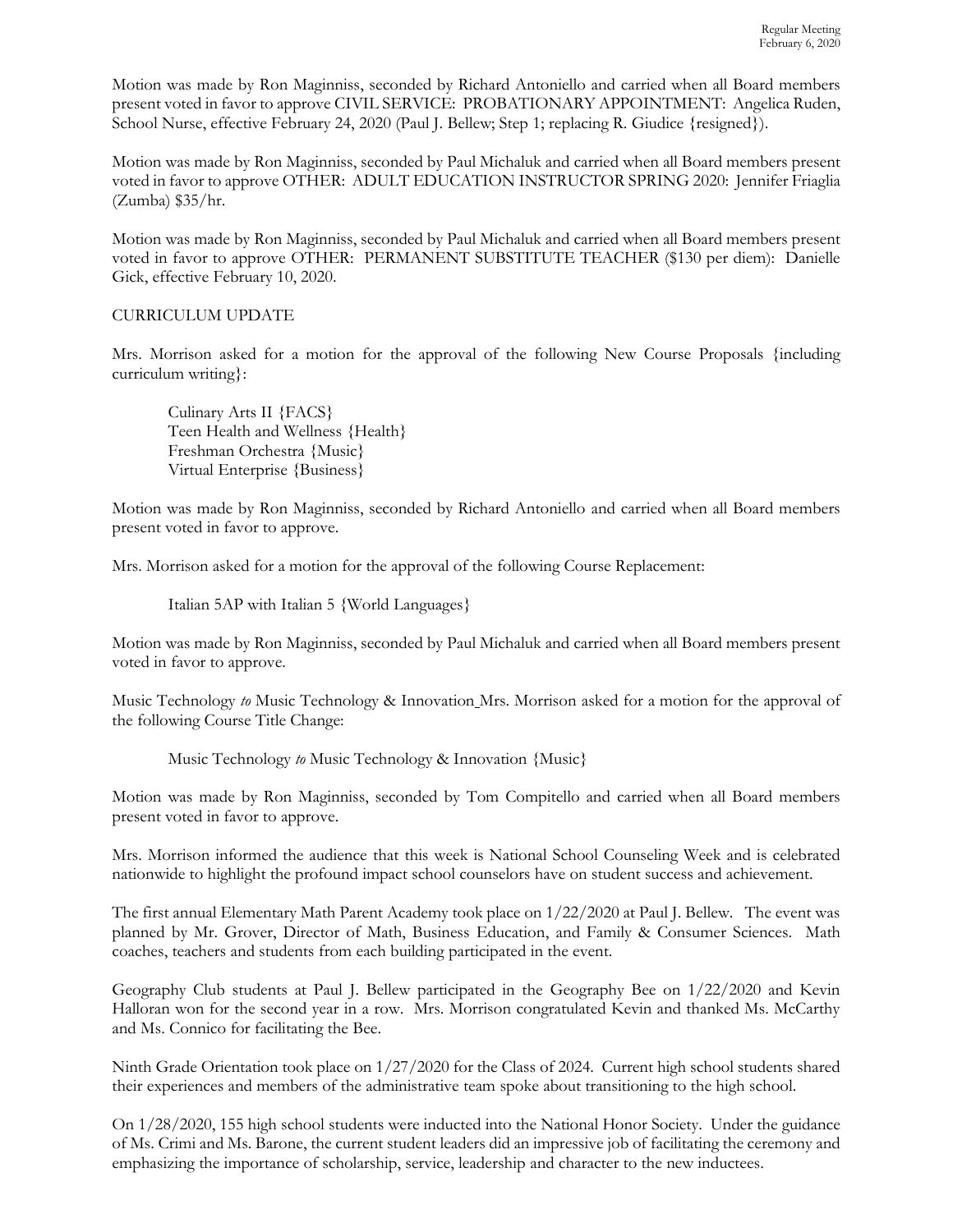On 2/6/2020, 73 high school students were inducted into the National English Honor Society. Inductees have demonstrated exceptional ability in literary analysis, composition, linguistic study, creative writing and media studies.

The Pre-K registration deadline for the 2020-2021 school year is Friday, 2/14/2020. A postcard will be sent to every household along with information about the registration process. Parents will be notified in regard to the next steps in the process shortly thereafter.

Kindergarteners recently took part in a Code-A-Pillar engineering activity. Our littlest engineers from across the district began to learn what engineers do and how to work in teams to accomplish a goal with "productive struggle."

Parent Mindfulness nights will take place for Grades K-5 on 2/26/2020 from 7:00 to 8:30 p.m. at Beach Street Middle School and for Grades 6-12 on 3/25/2020 from 7:00 to 8:30 p.m. at Beach Street Middle School.

# REPORT OF COMMITTEES

Finance Committee: Ron Maginniss reported on the meeting held on 2/4/2020. Items reviewed included the December treasurer's report; December extra-curricular report; January payroll summary; December financial statements; December claims audit report and January system manager audit report. Also reviewed were warrants, payroll certification forms, donations, resolutions, surplus items, special education contracts and health service contract. Mrs. Pellati informed the Board that the District is not permitted to assist with outside organizations' fundraising efforts and therefore, the District is not permitted to collect funds on their behalf through MySchoolBucks.

Buildings & Grounds Committee: Paul Michaluk reported on the meeting held on 2/4/2020. Items reviewed included a bond update from BBS and SCC. The addition of exterior basketball hoops at Udall is denied; it will cost \$140,000 to replacing the leaking roof of the bus garage; and ASK US requests to sublet the gym when not in use, for which the district has asked for more information.

There was a power outage at Beach Street and District Office on 1/25/2020 due to a PSEG transformer issue; power was restored by 1:00 p.m. A meeting was held with ECG Group to review submittals and get feedback from ECG regarding the solar PV project; the importance of maintaining cleaning standards and procedures was reinforced with custodial staff in response to concerns about the flu and flu-related illnesses; the DEC Willetts Creek project continues on schedule; and the DEC has agreed to additional fencing along the creek on high school property.

Mr. Amoruso from BBS gave a PowerPoint presentation showing completed work through Phase 4.

Committee on Special Education/Preschool Special Education: Tom Compitello reported on the meeting held on 2/5/2020. Items discussed were special education services and placements.

Education Committee: Richard Antoniello reported on the meeting held 2/6/2020. Items discussed included professional development for first grade teachers on the new science standards, and included training on Ozbots so students can incorporate coding to solve a problem. Beach and Udall middle school teams are working to extend the Multi-Tier System of Support/Response to Intervention. High School science teachers Diane Munno and Mary Kroll have spearheaded a committee for the Willetts Creek Management Program, which will collaborate with the DEC to brainstorm ideas for the future management of the Willetts Creek site.

Safety Committee: Tom Compitello reported on the meeting held on 2/4/2020. Items discussed included training for the Blue Light System; the installation of additional cameras in all buildings; additional door swipes in the high school; completion of the high school vestibules; and the installation of vape detectors.

Audit Committee: Ron Maginniss reported on the meeting held 1/21/2020. The committee reviewed the annual risk assessment presented by Cullen & Danowski, LLP. No major concerns were reported and a Corrective Action Plan will be prepared. The Purchasing area will be reviewed in the upcoming year.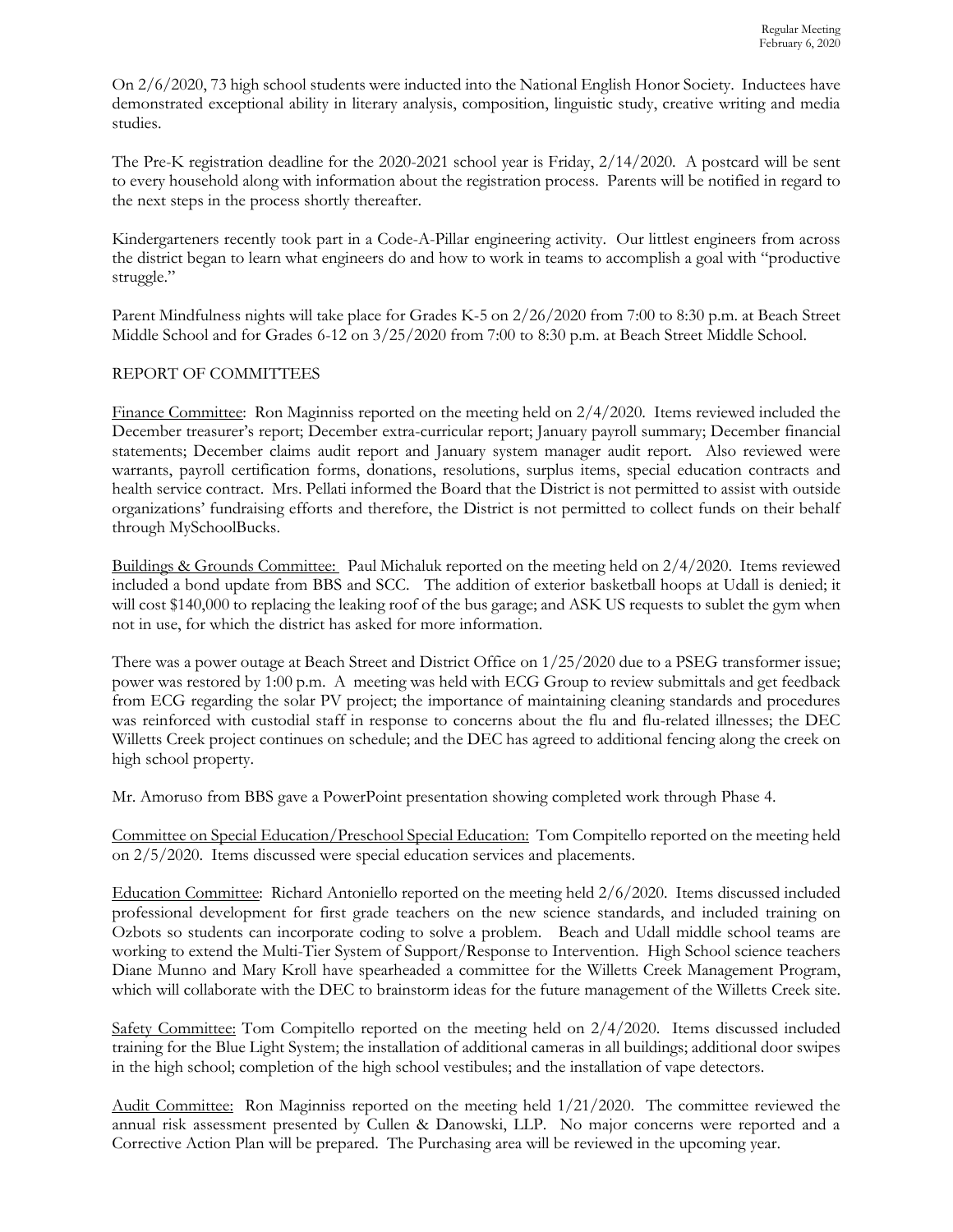Policy Committee: Annmarie LaRosa reported on the meeting held  $1/21/2020$ . A First Reading took place on the following policies: No. 4212 - Table of Organization; No. 7470 - Student Voter Pre-Registration; No. 7516 - Health and Wellness.

School Board/Student Liaison Committee {Beach}: Paul Michaluk reported on the meeting held  $1/16/20$ . Mr. Michaluk and Mr. Compitello visited with the Beach Street Student Council. The students shared about the events they had so far this year and spoke about raising money by creating their own music to be used instead of hiring a DJ for events. They also presented a slide show on the SMART Board. Mr. Compitello and Mr. Michaluk explained their role as board of education trustees and spoke about the annual school budget. The students are considering a Beach Street and Udall Dance so students can meet each other before they enter the high school. Mr. Compitello and Mr. Michaluk were impressed by the Student Council members and how they are making a difference at such a young age.

## FINANCIAL MATTERS

The treasurer's report for December was presented. Beginning balance as of 12/1/19: \$28,664,004.99; ending balance as of 12/31/19: \$25,316,608.32.

Motion was made by Ron Maginniss, seconded by Annmarie LaRosa, and carried when all Board members present voted in favor to approve 2019-2020 General Fund budget transfers 3776-3810 and 2019-2020 Capital Fund budget transfers 3775-3809.

Motion was made by Ron Maginniss, seconded by Paul Michaluk, and carried when all Board members present voted in favor to approve resolutions re: donation from Manetuck Shared Decision Committee for purchase of courtyard benches - \$641.00.

Motion was made by Ron Maginniss, seconded by Rich Antoniello, and carried when all Board members present voted in favor to approve donation from PAWS to West Islip UFSD for \$10,170.00.

Motion was made by Ron Maginniss, seconded by Peter McCann, and carried when all Board members present voted to increase the 2019-2020 budget by \$10,811.00.

#### DONATIONS:

WHEREAS, the West Islip Union Free School District is in receipt of donated funds in the amount of \$641.00 from the Shared Decision Committee, which have been donated for the purchase of courtyard benches for the students of the Manetuck Elementary School.

WHEREAS, the West Islip Union Free School District is in receipt of donated funds in the amount of \$10,170.00 from the Partners Advancing West Islip Students (PAWS), which have been donated for the purchase of sensory paths, dual ear headsets, zen zone items, 3D printer, Makerspace Center and a DSLR camera kit to be distributed among all elementary and secondary schools.

#### RESOLUTION: INCREASE 2019-2020 BUDGET

BE IT RESOLVED, that the Board of Education hereby authorizes the appropriation budget for the 2019-20 school year to be increased to \$125,922,601.98, an increase of the \$10,811.00 donations from the Shared Decision Committee and PAWS.

Motion was made by Ron Maginniss, seconded by Tom Compitello, and carried when all Board members present voted in favor to approve 2019-2020 Special Education Contracts: East Islip UFSD and United Cerebral Palsy Association of Greater Suffolk, Inc.

Motion was made by Ron Maginniss, seconded by Annmarie LaRosa, and carried when all Board members present voted in favor to approve 2019-2020 Health Services Contract: East Islip UFSD ~ \$4,261.52.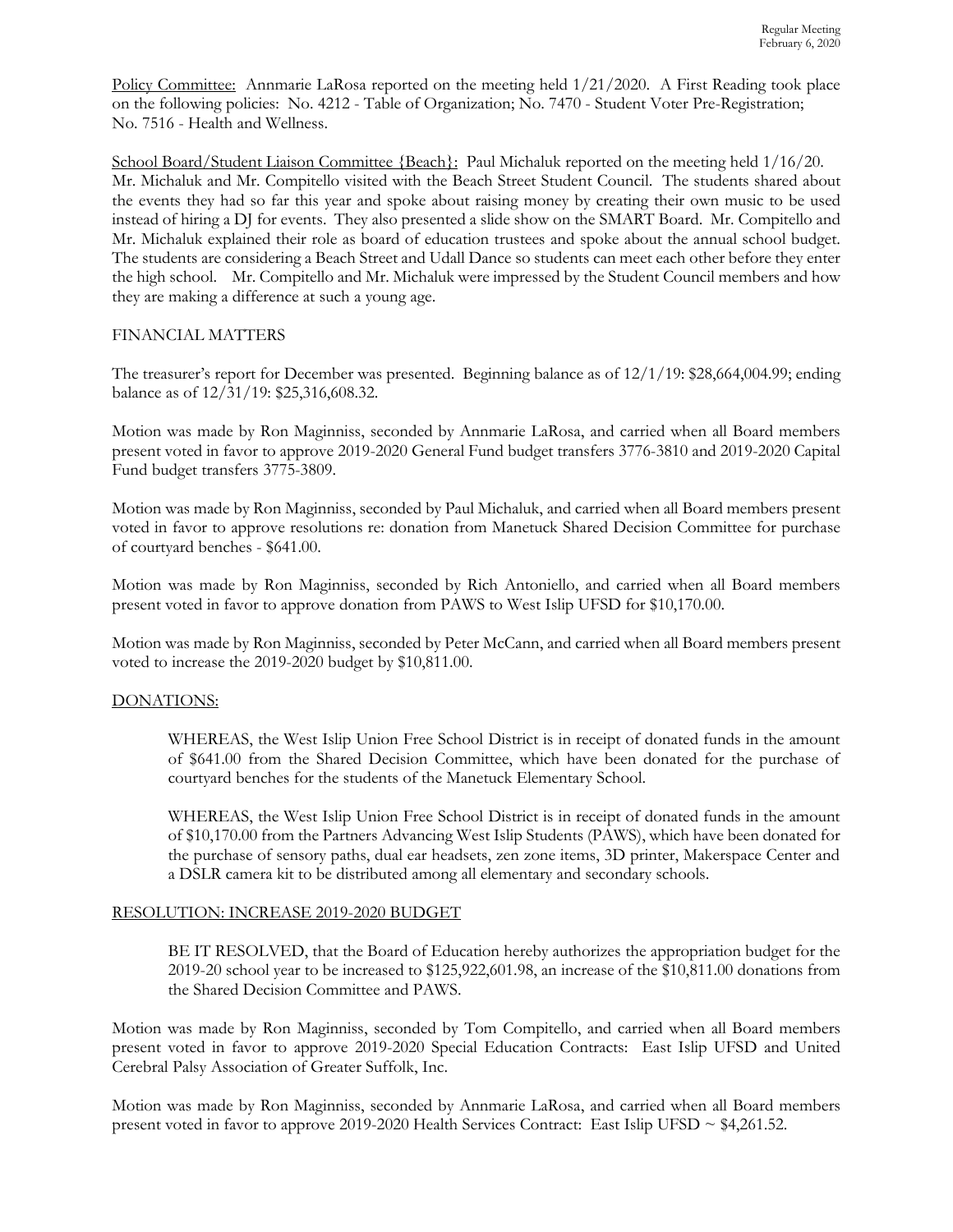Motion was made by Ron Maginniss, seconded by Paul Michaluk, and carried when all Board members present voted in favor to approve the following surplus items: miscellaneous IT equipment; miscellaneous library books – Udall; Wrestling mat – Udall; Stairmaster – WIHS Fitness Center.

### PRESIDENT'S REPORT

Motion was made by Ron Maginniss, seconded by Richard Antoniello, and carried when all Board members present voted in favor to approve 2020-2021 Student-Teacher Calendar.

Motion was made by Ron Maginniss, seconded by Peter McCann, and carried when all Board members present voted in favor to approve WITA Memorandum of Agreement re: EIT Money.

## SUPERINTENDENT'S REPORT:

Mrs. Burns informed the audience that the 2020-2021 Student-Teacher Calendar has students starting school before Labor Day.

Budget workshops will begin Tuesday, February 25, 2020, at 7:30 p.m. Mrs. Pellati will be giving a review of the budget and will give the dates and topics of the budget meetings.

*P.S. I Love You Day* will be held next Friday, February 14, 2020. Brooke DiPalma will present at assemblies in some of the buildings.

The District celebrates 100 days of school on February 14.

Schools will be closed February 17 to 21 for winter recess.

Mr. Gellar addressed the concerns that the community has regarding the Masera Property. He informed the audience that a district newsletter was mailed to all residents in early November and included information about the proposed sale of the property. A Community Forum will take place on Tuesday, February 25, 2020 at 8:00 p.m. at West Islip High School; a postcard informing all residents of the forum will be mailed to every resident in the district. Since the district is still in negotiations, Mr. Gellar is not at liberty to announce the developer but the developer will be in attendance and present at the forum.

Mr. Gellar spoke about the viability of stand-alone homes and the impact on schools in the area. He also spoke about the traffic concerns of the residents living in the presidential section and explained that the only driveways to the property would be on Udall Road. In addition, it is expected that there will be dense trees and landscaping around the property.

Mr. Gellar spoke to the Commissioners of the Fire Department and was assured a development would not be a stressor for the department, and consulted with the Suffolk County Sewer District to ensure the same.

The following residents wished to speak during an "Invitation to the Public":

Mr. Shawn Gallagher - 154 West 3rd Street, West Islip - Mr. Gallagher questioned whether the Board is still soliciting feedback from residents and requested to scale back the number of units. Mr. Gellar explained that the maximum number of units is limited by the Town of Islip code and the contract will specify that the developer will not be allowed to ask for a variance. Mr. Gallagher asked if other proposals for use of the property were received; Mr. Gellar explained that the district considered other options but decided that a 55+ development was in the best interest of the community. Mr. Gallagher asked if the Board is unanimous (it is) and if the vote on the Masera property sale could be done on a separate day on the north side of town. Mr. Gellar advised that the current plan is to have the vote the same day as the annual school budget vote.

Mr. John Howard, 36 Penny Street, West Islip - Mr. Howard received the postcard about the community forum in the mail. He asked if the Board visits Masera each year, and Mr. Gellar explained the school visitation process. Mr. Howard asked who determined that Masera was in disrepair; Mr. Gellar explained that Masera needs costly repair. Mr. Howard inquired as to why the community could not know details about the contract;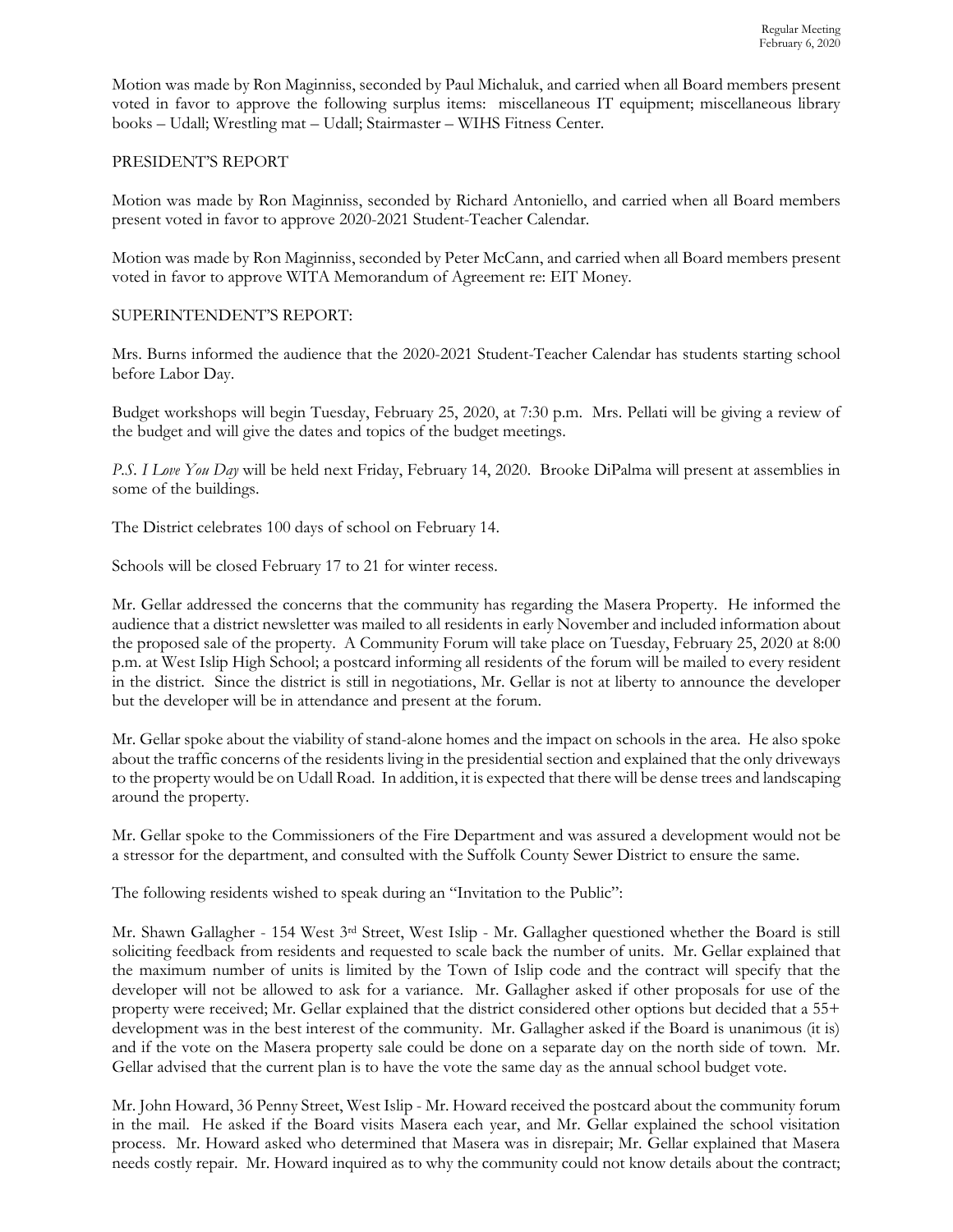Mr. Gellar advised the district is still in negotiations and it would be irresponsible to share at this time. In response to Mr. Howard's question about the time of the public meetings on February 25, Mr. Gellar advised that all the meetings would be in the same place.

Mr. Bob Gillian, 37 Alden Avenue, West Islip - Mr. Gillian expressed concern that stand-alone housing would overburden the district schools.

Mr. Mark Tessar, 54 Paprocki Avenue, West Islip - Mr. Tessar does not think of more resident children as a burden to the district. Mr. Gellar clarified that the district is not concerned about adding students, but is concerned about the impact to specific buildings. If some current residents move to a 55+ development, other homes become available to young families throughout the district, and not just in the Masera area. In addition to the revenue from the sale, the district will get property taxes, even if the town allows for a tax abatement for ten years. Mr. Gellar encouraged Mr. Tessar to attend the 2/25/2020 forum and see the developer's presentation.

Mr. Michael Lombardi, 115 Watts Place, West Islip – Mr. Lombardi expressed that senior housing is a great idea and questioned what would happen to the building if the sale is voted down. Mr. Gellar advised that he does not have an answer at this time, but it would be costly to maintain the property.

Mrs. Angela DeMeo - Mrs. DeMeo complained about the maintenance of the Masera property and stated that since residents pay taxes on the building, they should decide what happens to it. Mr. Gellar explained that taxes go to the district and ultimately all the school buildings. For the last 20 years, Masera was leased and rental income paid for expenses incurred. Mrs. DeMeo also had concerns about the lack of security at Masera and the traffic senior housing would bring to the area. Mr. Gellar explained that a traffic study would be done; Mrs. Burns advised that there are cameras on the property 24/7 and the property is mowed and trimmed on a regular basis.

Mrs. K. Berardicelli, 92 Highland Avenue, West Islip - Mrs. Berardicelli expressed concern that West Islip would lose the community feeling with senior housing and that rental apartments would lower the value of homes in the area. Mrs. LaRosa and Mr. Gellar encouraged Mrs. Berardicelli to attend the 2/25 forum.

Mr. Anthony Botsch, 511 Rockaway Street, West Islip - Mr. Botsch expressed concern about the size of the project. He asked the Board if there was a Plan B and requested the proposition language, which Mr. Volz provided.

Mr. Gary Koffsky, 96 Udalia Court, West Islip – Mr. Koffsky spoke about the need for the elected school board to be fiscally responsible; if the building remains empty it will be a huge downside for the community.

Mrs. Mary Ann Moore, 243 Curtin Avenue, West Islip - Mrs. Moore asked if Mrs. Winkler has a commercial real estate license. Mrs. Winkler advised that there is no such thing; realtors can practice residential and commercial real estate, although many tend to specialize in one area or the other. Mrs. Moore asked why Mrs. Winkler was chosen to be the agent. Mrs. Gellar advised that based on Mrs. Winkler's successes marketing the Westbrook and Kirdahy properties, the Board chose Mrs. Winkler. Mrs. Moore asked if senior housing allows children, to which Mrs. Winkler responded that children must be 21 and older to live with their parents. Mrs. Moore also asked about the capacity of the district to house additional children in the future, if necessary. Mrs. Burns explained that there are two buildings currently leased that could be redeployed as district schools. Mrs. Moore expressed concern about additional traffic and Mr. Gellar told her a traffic study would be performed. She asked if there would be Section 8 housing and Mrs. Winkler explained that 10% of the units are required by Islip Town Code to be "affordable", but that is different from Section 8 housing.

Mr. John Tibbetts, 385 Arcadia Drive, West Islip – Mr. Tibbetts asked how his taxes would be affected. Mrs. Pellati explained the tax levy vs. the tax rate vs. assessed value. Mr. Tibbetts suggested building a park but Mr. Gellar advised the town/county has no interest in building and maintaining a park.

Mrs. Diane Adamson, 262 West 4<sup>th</sup> Street, West Islip – Mrs. Adamson asked if the project could be scaled down and if residents could sell to anyone under 55, to which Mr. Gellar responded "no".